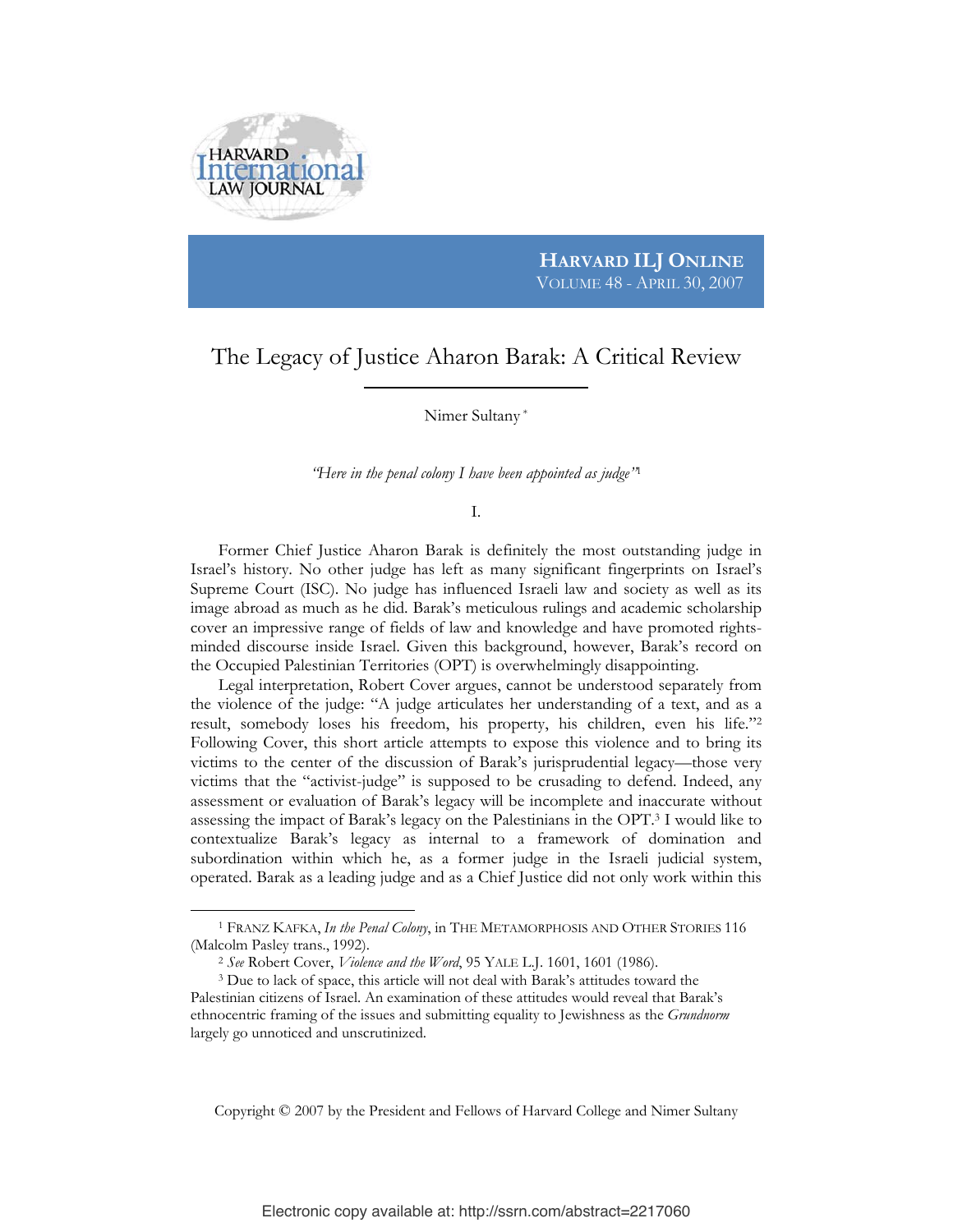framework but also has justified it, refined it, and explained and represented it as a "diplomat-judge."

 My emphasis will be less on what Barak has said and written, but rather on what he has done, the impact of his opinions on the victims he has left behind, and the alternative narratives he has so powerfully destroyed. The primary source of the distortion in discussing Barak's legacy rests on the emphasis on his "liberal" rhetoric while at the same time ignoring the illiberal outcomes of his Supreme Court opinions. As will become apparent in the course of this article, Barak's legacy is not liberal in any convincing way. The article will also highlight the totally ignored aspect of Barak's work as a "diplomat-judge": a judge who is the main representative of his state's policies abroad.

II.

 Under the all-seeing eye of the judicial review exercised by the ISC and promoted and led by Barak, a sophisticated system of oppression has developed in the OPT. Confiscation of land and colonization (allowing the population of the occupier to settle in the occupied territory);<sup>4</sup> two different systems of law applying to two populations within the same territory (the Palestinians on the one hand and the privileged Israeli settlers on the other hand);5 a military court system virtually immune from the ISC's intervention;<sup>6</sup> a widespread and long-standing policy of house demolition;7 extrajudicial executions;8 a hostile family unification policy;9 arbitrary manned and unmanned checkpoints and roadblocks preventing ordinary life;10 the separation wall;<sup>11</sup> detention – including administrative detention – of large numbers of

<sup>4</sup> *See e.g.*, RAJA SHEHADEH, OCCUPIER'S LAW: ISRAEL AND THE WEST BANK (1988). 5 *See e.g.*, B'Tselem, *Free Rein: Vigilante Settlers and Israel's Non-Enforcement of the Law* (2001),

*available at* http://www.btselem.org/Download/200110\_Free\_Rein\_Eng.pdf; B'Tselem, *Forbidden Roads: The Discriminatory West Bank Road Regime* (2004), *available at*

http://www.btselem.org/Download/200408\_Forbidden\_Roads\_Eng.pdf. 6 *See e.g.*, LISA HAJJAR, COURTING CONFLICT: THE ISRAELI MILITARY COURT SYSTEM IN

THE WEST BANK AND GAZA (2005). 7 *See e.g.*, Amnesty International, *Israel and the Occupied Territories: Under the Rubble: House Demolition and Destruction of Land and Property* (2004), *available at* 

http://web.amnesty.org/library/index/ENGMDE150332004. 8 *See e.g.*, Public Committee Against Torture in Israel & LAW – The Palestinian Society for the Protection of Human Rights and the Environment, *Mdeneyot ha-Hesulim shel Mdenat Yisrael, November 2000 – Yanuar 2002* [*The Assassinations Policy of the State of Israel, November 2000 – January 2002*] (2002), *available at* 

http://www.stoptorture.org.il//heb/images/uploaded/publications/46.doc. 9 *See e.g.*, B'Tselem and Hamoked, *Families Torn Apart* (1999), *available at* 

http://www.btselem.org/Download/199907\_Families\_torn\_apart\_Heb.pdf. 10 *See e.g.*, *It's the Little Things That Make an Occupation*, THE ECONOMIST, Jan. 20, 2007, at

<sup>64. 11</sup> *See e.g.*, B'Tselem, *Behind the Barrier: Human Rights Violations as a Result of Israel's Separation* 

*Barrier*, Position Paper (2003), *available at*

http://www.btselem.org/Download/200304\_Behind\_The\_Barrier\_Eng.pdf.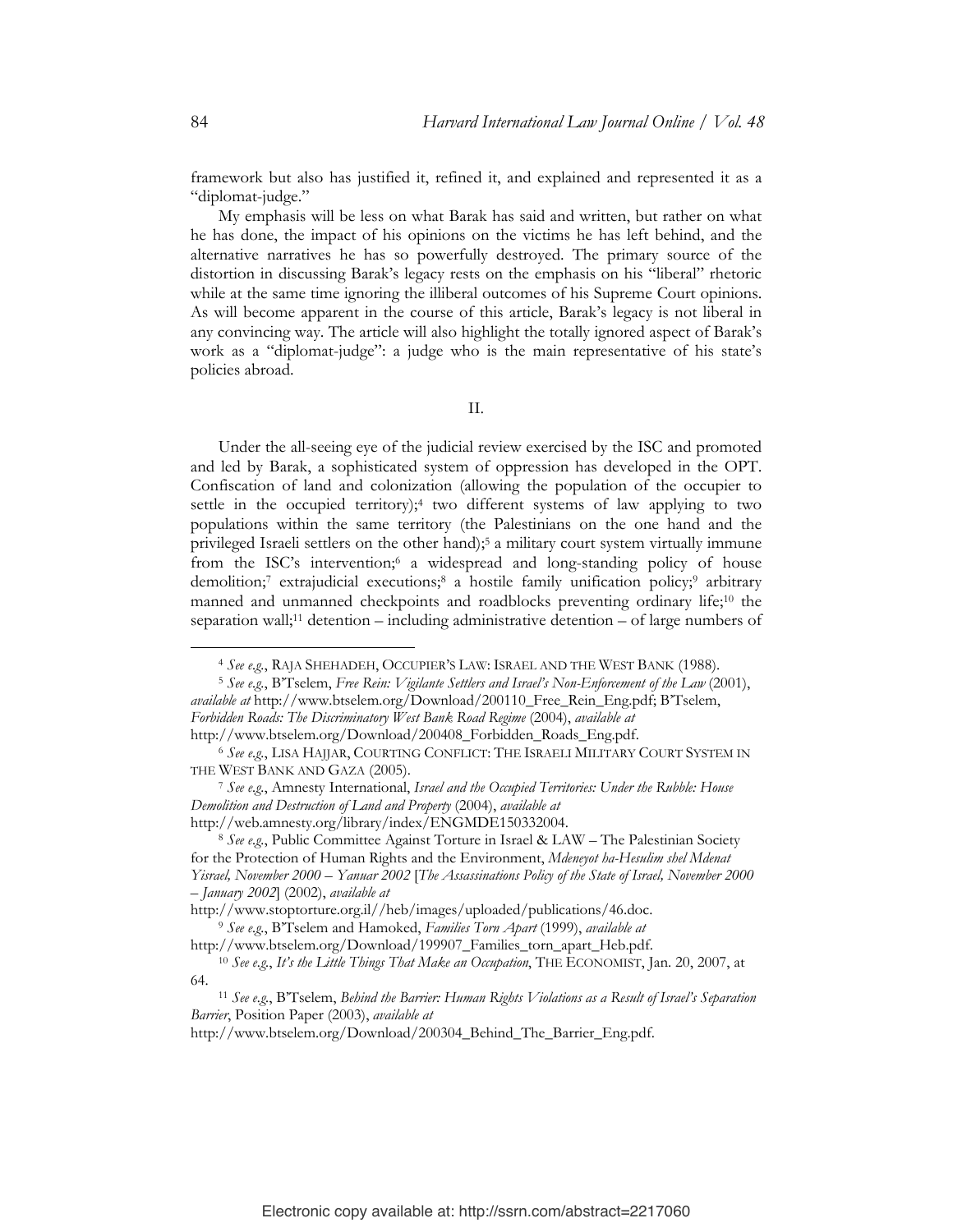Palestinians and inhumane conditions of incarceration and torture;<sup>12</sup> expulsion and deportation;13 curfews and closures;14 and killings with impunity15 are the highlights of this system that Barak justified and, hence, advanced.16

 Justice Barak has employed a manifold of interconnected legal and rhetorical strategies within his judicial review to allow the evolution of this oppressive system. As I explain and demonstrate below, these strategies include oppression-blind jurisprudence, concealment of the general context, fragmentation of reality, the practice of non-intervention and submission to dubious "security" considerations disguised rhetorically by "balancing" and "proportionality" tests, and declining to provide meaningful and timely legal remedies.

 The legal reasoning of Justice Barak and his Court, according to David Kretzmer, exemplifies the attitude of a "benevolent occupation," within which the "belligerent occupier" transforms rhetorically his interests into the interests of the local population (or the "protected persons") while ignoring the broader political context.17

 Kretzmer also points out that Barak's rhetoric on widening the scope of judicial review did not bring with it any significant change in the ISC's willingness to interfere in security-based decisions. Indeed, even in the torture case of 199918 – widely perceived as a departure from the Court's policy of non-intervention and considered by many as the main case where Barak challenged the security establishment – Barak expressed his identification with the security considerations. This identification explains why the Court delayed its decision for years, though knowing that torture had become a widespread practice not limited to "ticking bomb" situations, and refused to grant (or revoked) interim injunctions preventing torture in spite of the clarity of the legal position.19 The limited nature of the decision, which legitimated some interrogation practices through the "necessity" defense, and the reluctance of

<sup>12</sup> *See e.g*., FIDH, *Palestinian Detainees in Israel: Inhuman Conditions of Detention* (2003)*, available at* http://www.fidh.org/IMG/pdf/ps365a.pdf. 13 *See e.g.*, B'Tselem, *Deportation of Palestinians from the Occupied Territories and the Mass* 

*Deportation of December 1992* (1993)*, available at* 

http://www.btselem.org/Download/199306\_Deportation\_Eng.doc. 14 *See e.g.*, B'Tselem, *Collective Punishment in the West Bank and the Gaza Strip* (1990), *available at* http://www.btselem.org/Download/199011\_Collective\_Punishment\_Eng.pdf. 15 See B'Tselem, *Trigger Happy: Unjustified Shooting and Violation of the Open-Fire Regulations* 

*during the al-Aqsa Intifada* (2002), *available at* 

http://www.btselem.org/Download/200203\_Trigger\_Happy\_Eng.pdf. 16 *See generally* Human Rights Council, *Report of the Special Rapporteur on the Situation of Human Rights in the Palestinian Territories Occupied Since 1967, John Dugard*, U.N. Doc A/HRC/4/17 (Jan.

<sup>29, 2007),</sup> *available* http://ap.ohchr.org/documents/dpage\_e.aspx?m=91. 17 DAVID KRETZMER, THE OCCUPATION OF JUSTICE: THE SUPREME COURT OF ISRAEL AND THE OCCUPIED TERRITORIES 68-71 (2002).<br><sup>18</sup> HCJ 5100/94 Public Committee Against Torture in Israel v. Government of Israel

<sup>[1999]</sup> IsrSC 53(4) 817. 19 KRETZMER, *supra* note 17, at 141-42.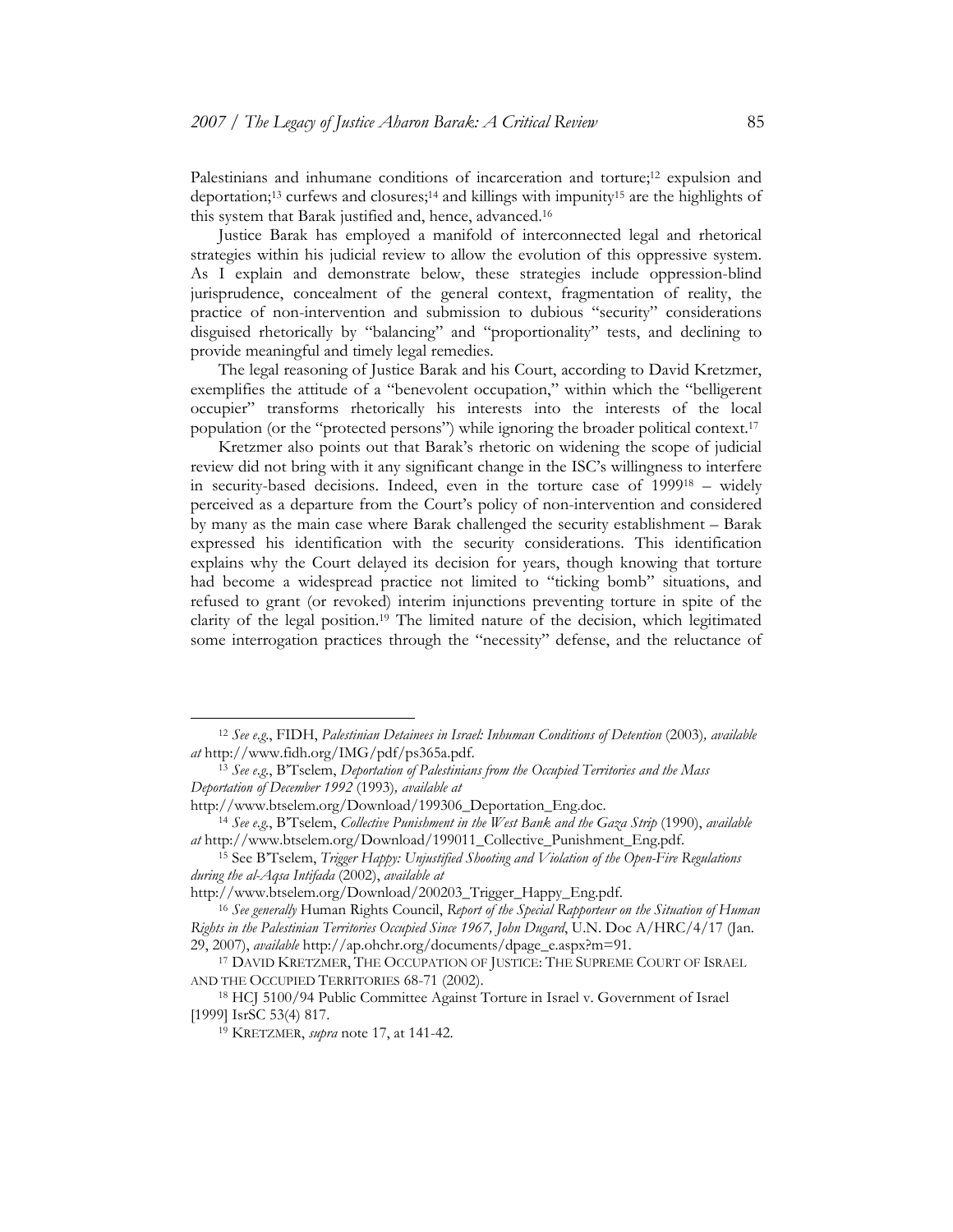the Court can also explain, even if only partially, the fact that evidence of torture still exists in the wake of this ruling.20

 Ardi Imseis exposes the limited scope of Barak's decision: the Court did not examine all the interrogation methods of the General Security Service (GSS) and did not obligate the state to disclose all these methods for the purpose of judicial examination.21 It ruled only regarding five physical interrogation methods.22 It also did not examine interrogation methods by state organs other than the GSS, such as the Israeli army itself, and it did not examine the treatment of Palestinian detainees in the period between detention and interrogation.23 Furthermore, Imseis points out two additional shortcomings of Barak's decision. First, Imseis notes the Court's "overly simplistic contextualization of the case before it as merely requiring a balance between respecting the liberty rights of 'hostile terrorists' and protecting the 'security' of the state."24 Second, the Court outlawed the specific interrogation methods under review because they were not authorized by Israeli law, not because they amount to torture or because they violate international law.25 Additionally, Barak ignored the question of the effect—or more accurately, the lack thereof—of this ruling on all the past rulings in which the Court legitimated torture. Specifically, he completely ignored the claims of Palestinian torture victims, who had been doubly victimized, first by GSS torture, then by the Court's string of legitimating decisions up to 1999.26 Indeed, the ISC's inadequate response to torture "calls into question the very notion of the 'rule of law' in a democratic society."27

 One of the most devastating examples of this oppression-blind approach of nonintervention due to security considerations was, without a doubt, the Court's unwillingness to reject the policy of punitive home demolitions, wherein the houses of families of suspected security offenders were demolished. Under both Meir Shamgar's and Barak's presidencies, the Court granted the security establishment virtual *carte blanche* to destroy Palestinian houses and refused to characterize it as a

<sup>20</sup> *See e.g.*, Public Committee Against Torture in Israel, *Back to a Routine of Torture: Torture and Ill-Treatment of Palestinian Detainees during Arrest Detention and Interrogation, September 2001 – April 2003* (2003)*, available at* 

<sup>&</sup>lt;sup>21</sup> Ardi Imseis, *"Moderate" Torture On Trial: Critical Reflections on the Israeli Supreme Court Judgment Concerning the Legality of the General Security Service Interrogation Methods*, 19 BERKELEY J. INT'L L. 328, 341-43 (2001). 22 *Id.*

<sup>23</sup> *Id.*

<sup>24</sup> *Id.* at 349. 25 *Id.* at 346. 26 *Cf.* Gideon Levy, *Good Morning, High Court*, HAARETZ, April 16, 2000 ("Who will pay reparations to the tens of thousands of people who were tortured with your authorization before torture became illegal and thus immoral?") 27 Barak Cohen, *Democracy and the Mis-Rule of Law: The Israeli Legal System's Failure to Prevent* 

*Torture in the Occupied Territories*, 12 IND. INT'L & COMP. L. REV. 75, 76 (2002).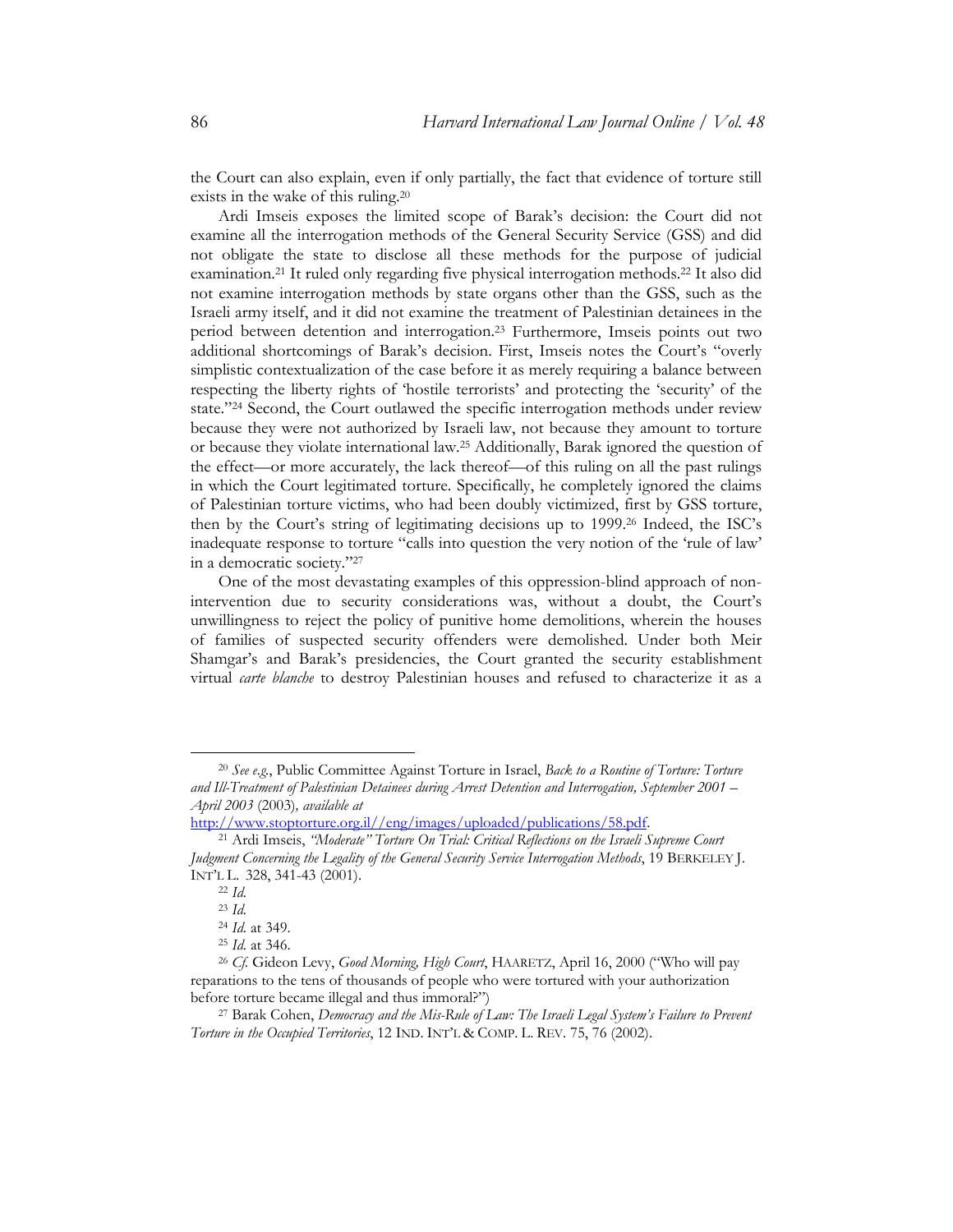form of collective punishment prohibited by international law.28 Legal interpretation could have been a handy device to limit and restrict these demolitions if there had been a willing judge. But both Shamgar and Barak were unwilling. The main argument that the Court used – adopting the security establishment's reasoning – was "deterrence."29 In 2003 and 2005, however, two internal military committees formed by the Israeli army concluded that "no effective deterrence was proven," and that "deterrence, limited if at all, paled in comparison to the hatred and hostility toward Israel that the demolitions provoked among the Palestinians."30 The committees recommended ending this policy. Moreover, even if we assume that this draconian policy was effective, that does not mean that the policy of home demolitions is permissible under international law.31

 The fact that Justice Mishael Cheshin, a generally conservative judge, has represented a dissenting view within the Court by opposing punitive home demolitions in some cases indicates that Barak could have taken another path, a more rights-minded one. Barak, however, chose to affirm state power. This position is also clear upon examining Barak's rulings concerning the massive home demolitions during military operations in the second *intifada*.

 The ruling on the expulsion of 415 Palestinians from the OPT into Lebanon in December 1992 by the Yitzhak Rabin government remains the most striking example of the ISC's capitulation to state security officials with no regard for due process and human rights.32 The Court issued a unanimous decision legitimating the mass expulsion of these Palestinians, who had not had a legal hearing prior to their expulsion. The Court ruled, *ex post facto*, that the deportees had had a formal right to a hearing, and it did not prevent, or even criticize, the deportations. After initially having issued an interim injunction to stop the deportation process and having adopted the position that the deportations were illegal in the Court's internal deliberations, Barak capitulated to Chief Justice Shamgar's pressure.33 According to Nomi Levitsky, Barak later regretted his ultimate position.34 Unfortunately his sense of regret did not evolve into a jurisprudence of regret. In fact, Barak continued this

<sup>28</sup> *See* Dan Simon, *The Demolition of Homes in the Israeli Occupied Territories*, 19 YALE J. INT'L L. 1, 4 (1994). Simon mentions that in the period 1979 to 1994 the Supreme Court issued 94 rulings dealing with house demolitions: "The Court's record displays almost uniform support of the practice …. The Supreme Court's approach of demolitions in the face of legal and moral challenges has corrupted Israeli law and has undermined the legitimacy of the Court itself." *Id*. *See also* KRETZMER, *supra* note 17, at 162. 29 KRETZMER, *supra* note 17, at 161-62. 30 Amos Harel, *IDF Panel Recommends Ending Policy of House Demolitions*, HAARETZ, Feb. 17,

<sup>2005. 31</sup> *See* Martin Carroll, *The Israeli Demolition of Palestinian Houses in the Occupied Territories: An* 

*Analysis of its Legacy in International Law*, 11 MICH. J. INT'L L. 1195 (1990). 32 HCJ 5973/92 The Association for Civil Rights in Israel v. Minister of Defense [1993]

IsrSC 47(1) 267. 33 NOMI LEVITSKY, KEVODO: AHARON BARAK: BIYOGRAFYAH [YOUR HONOR: AHARON

BARAK: <sup>A</sup> BIOGRAPHY] 183-87 (2001). 34 *Id.* at 188.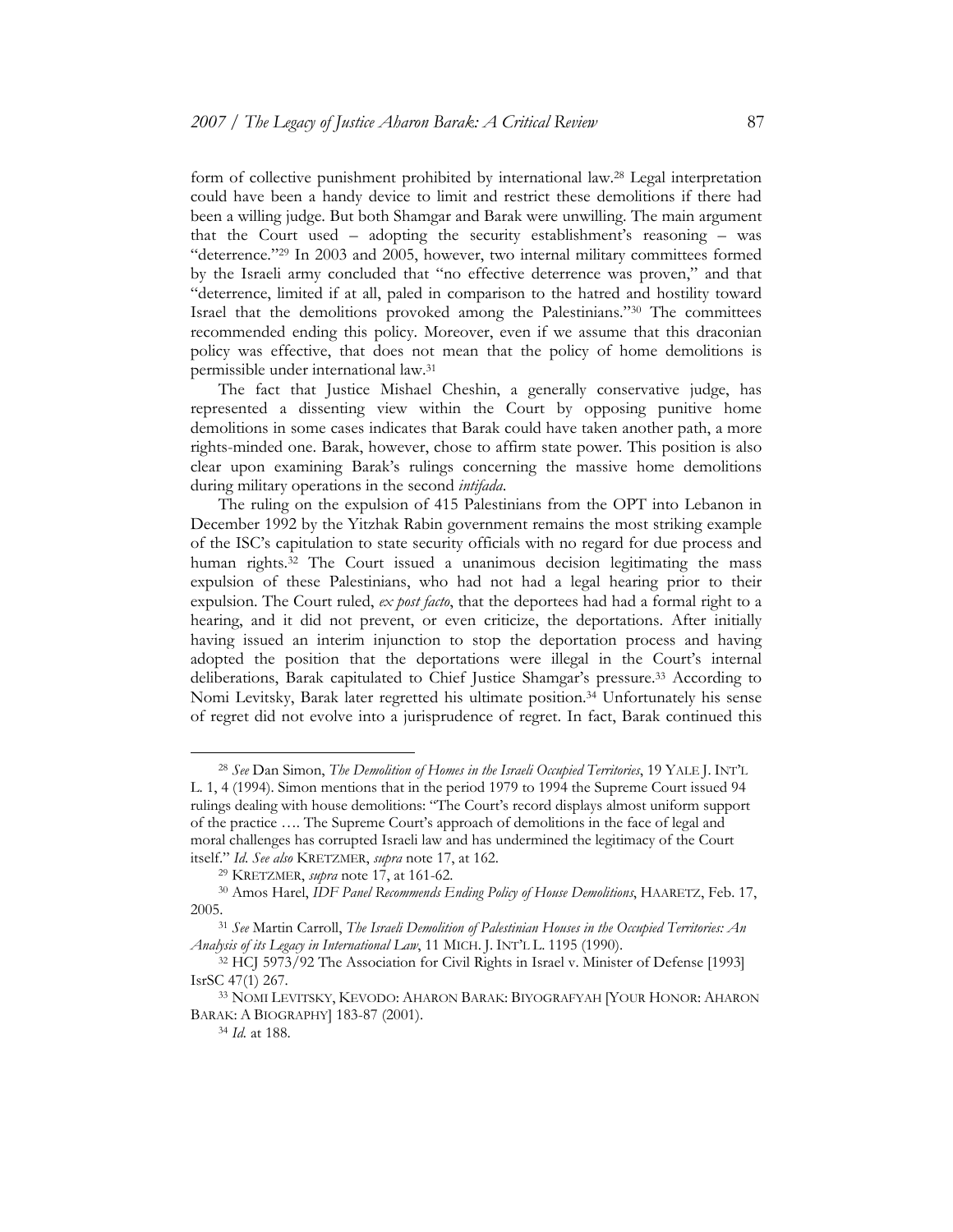tradition of submitting to "security" considerations. For instance, in the Ajori case in 2002, Barak allowed the deportation of Palestinians from the West Bank to the Gaza Strip.<sup>35</sup>

 We can find further evidence of that same approach in Barak's later rulings where we again see the Court's reluctance to deliver a remedy to the petitioners in real time. The main petition against the extrajudicial executions ("targeted assassinations" in the Israeli jargon), to take one example, was delayed for years while the policy continued on the ground. At the end of the day, Barak decided that these extrajudicial executions are not always permissible and not always prohibited.36 The army understood the ruling as validating its current policies.37 Barak, of course, could have chosen another path. In an expert opinion submitted to the Court, international law scholar Antonio Cassese argued that "killing civilians suspected of terrorism, while they are not engaged in military action," is a war crime.38

 While the International Court of Justice (ICJ) decided in an advisory opinion that the separation wall Israel is building is illegal as a whole insofar as it is built inside the OPT, and that it should be dismantled,<sup>39</sup> Barak decided to take a different approach. Declaring his "factual superiority" over the ICJ, Barak refused to rule on the general legality of the separation wall. Instead, he decided that there should be an examination of specific portions of the wall while "balancing" between security needs and Palestinian rights and examining the "proportionality" of the means.<sup>40</sup> While the ISC rejected some of the first portions of the separation wall presented to it, the Court eventually approved most of the other portions in a series of later petitions.41 The same legal strategy has been used in answering the question of the legality of the Israeli settlements inside the OPT.42 In both situations, the ISC legitimated the overall

<sup>35</sup> HCJ 7015/02 Kifah Ajori v. IDF Commander in Judea and Samaria [2002] IsrSC 56(6) 352, *available at* http://www.court.gov.il/heb/home.htm. 36 HCJ 769/02 The Public Committee Against Torture in Israel et. al. v. The Government

of Israel et. al. [2006] [hereinafter Extrajudicial Executions Policy Case], *available at*

http://elyon1.court.gov.il/Files\_ENG/02/690/007/a34/02007690.a34.HTM. 37 Scott Wilson, *Israeli High Court Backs Military On Its Policy of 'Targeted Killings'*, THE WASH. POST, Dec. 15, 2006; Hanan Greenberg, *Military Advocacy Relieved over Targeted Killing Ruling*, YNET, Dec. 14, 2006.

<sup>38</sup> Antonio Cassese, *Expert Opinion on Whether Israel's Targeted Killings of Palestinian Terrorists is Consonant with International Humanitarian Law*, 20, *available at* 

<sup>&</sup>lt;sup>39</sup> Legal Consequences of the Construction of a Wall in the Occupied Palestinian Territory, Advisory Opinion, 2004 I.C.J. 136, *available at* http://www.icjcij.org/docket/files/131/1671.pdf [hereinafter Advisory Opinion].

<sup>&</sup>lt;sup>40</sup> HCJ 2056/04 Local Municipality Beit Sureik and others v. The Government of Israel

<sup>[2004]</sup> IsrSc 58(5) 807; and HCJ 7957/04 Zahran Mara'abeh et. al. v. Prime Minister of Israel et. al. [2005], *available at* http://elyon1.court.gov.il/files/04/570/079/a14/04079570.a14.pdf.

<sup>41</sup> *See e.g.*, HCJ 4289/05 Local Municipality Beer Nabalah and 149 others v. Government of Israel [2006], *available at* http://www.court.gov.il/heb/home.htm; HCJ 11395/05 Maamon Kayed, Head of the Local Municipality Sabastia et. al. v. State of Israel [2006], *available at* http://www.court.gov.il/heb/home.htm. 42 HCJ 390/79 Dweikat v. The Government of Israel [1979] IsrSc 34(1) 1.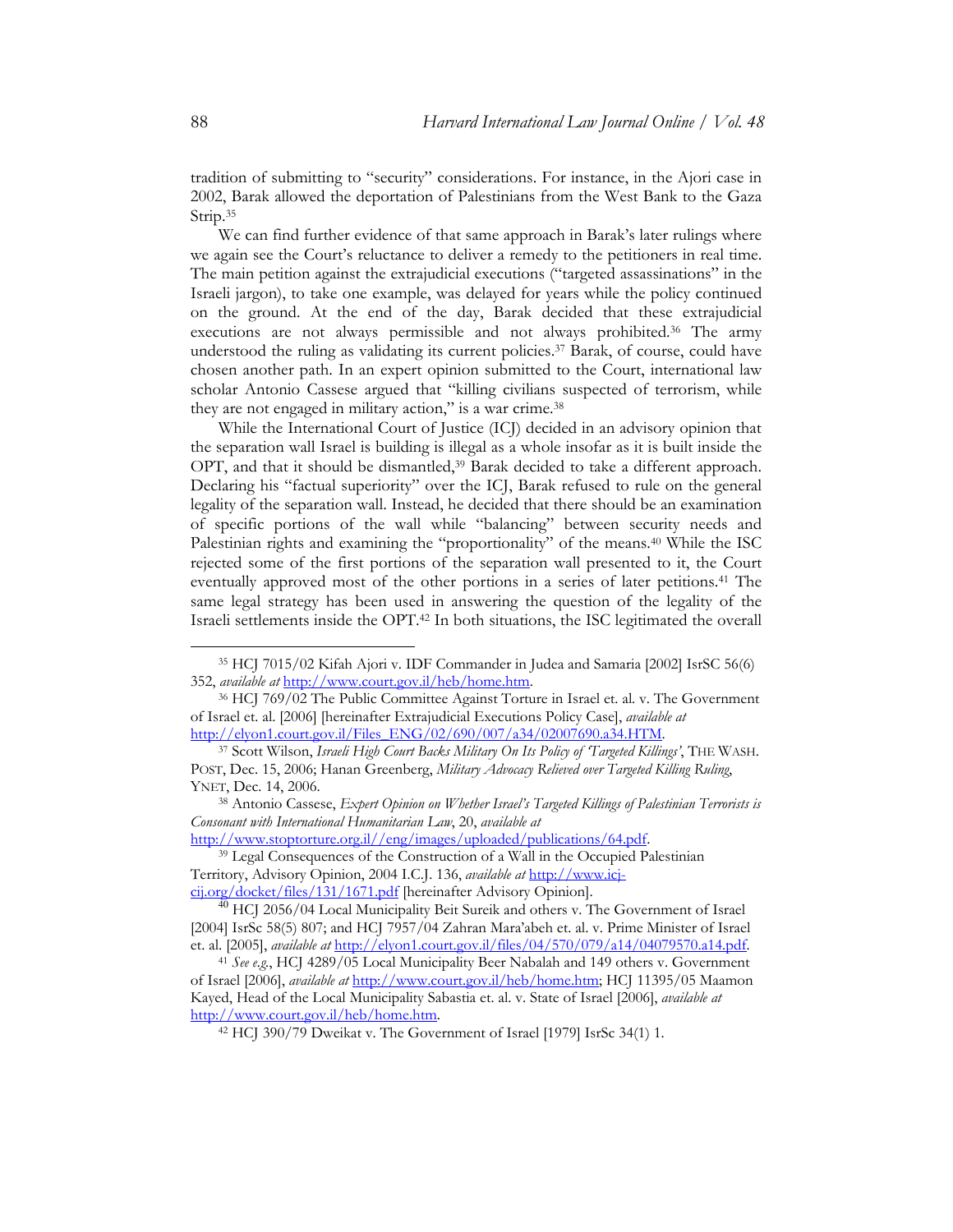project.43 Unlike the ICJ, the ISC refrains from addressing what it considers to be "general" questions. Thus, neither the "general" framework of oppression nor the "general" means of oppression can be successfully challenged in the Court.

 The Court fragments reality into small pieces and conceals the generality of oppression while stripping it from its background and context.44 Despite four decades of continued occupation, Barak has never addressed the occupation directly; had he done so he might have reached the conclusion that the very system of the Israeli occupation is itself "intrinsically illegal" and amounts to a de facto annexation,45 or that the colonies in the OPT (including the annexation of East Jerusalem) are an illegal project.46

III.

 One can dismiss this argument by saying that a judge, even an "activist-judge" like Barak, did not create the occupation and will not be able to resolve it. However, this argument conceals the complicity of judges in creating and shaping this system of oppression. After all, Barak himself argues, "I regard the judge as a partner in creating law. As a partner, the judge must maintain the coherence of the legal system as a whole."<sup>47</sup> It also ignores all the lost opportunities in which Barak could have used his legal tools to block some of the oppressive practices that have developed under his power of judicial review, but he chose instead to employ an oppression-blind jurisprudence. Moreover, it should be clear by now that Barak cannot be characterized as an "activist judge" at least when it comes to his rulings vis-à-vis the Palestinians.

 Leon Sheleff has argued that the ISC is activist inside Israel proper but not in the OPT.48 This paradigmatic distinction in the Court's approach rests on a false assumption that Israel can sustain a democratic regime inside its borders unaffected by its oppressive practices in the OPT. In reality, however, the internal processes of Israeli society went hand-in-hand with the continuous evolution of the occupation regime and its internal logic. Indeed, as Baruch Kimmerling has argued, Israel and the

<sup>43</sup> *See* Ronen Shamir, *Landmark Cases and the Reproduction of Legitimacy: The Case of Israel's High Court of Justice*, 24(3) LAW & SOC'Y REV. 781, 788-89 (1990) (discussing the ISC's rulings on the settlements); Michael Lynk, *Down By Law: The High Court of Israel, International Law, and the Separation Wall*, 35(1) J. PALESTINE STUD. 6 (2005) (discussing the ISC's rulings on the separation wall). 44 *See* Nimer Sultany, *The Perfect Crime: the Supreme Court, the Occupied Territories, and al-Aqsa* 

*Intifada*, 3 ADALAH'S REV. 49, 53-4 (2002). 45 Orna Ben-Naftali, Aeyal Gross & Keren Michaeli, *Illegal Occupation: Framing the Occupied* 

*Palestinian Territory*, 23 BERKELEY J. INT'L L. 551 (2005). 46 Advisory Opinion, *supra* note 39, ¶120. 47 Aharon Barak, *Foreword: A Judge on Judging: The Role of a Supreme Court in a Democracy*, 116

HARV. L. REV. 19, 25 (2003). 48 Leon Sheleff, *Gvol ha-Activism Who ha-Kav ha-Yaruk: Bishuli o-Bishveli ha-Psikah shel Beit ha-*

*Mishpat ha-Gavoah la-Tsedek ba Shtahim* [*The Green Line is the Border of Judicial Activism: Queries about High Court of Justice Judgments in the Territories*], 17 TEL AVIV U. L. REV. 757 (1993).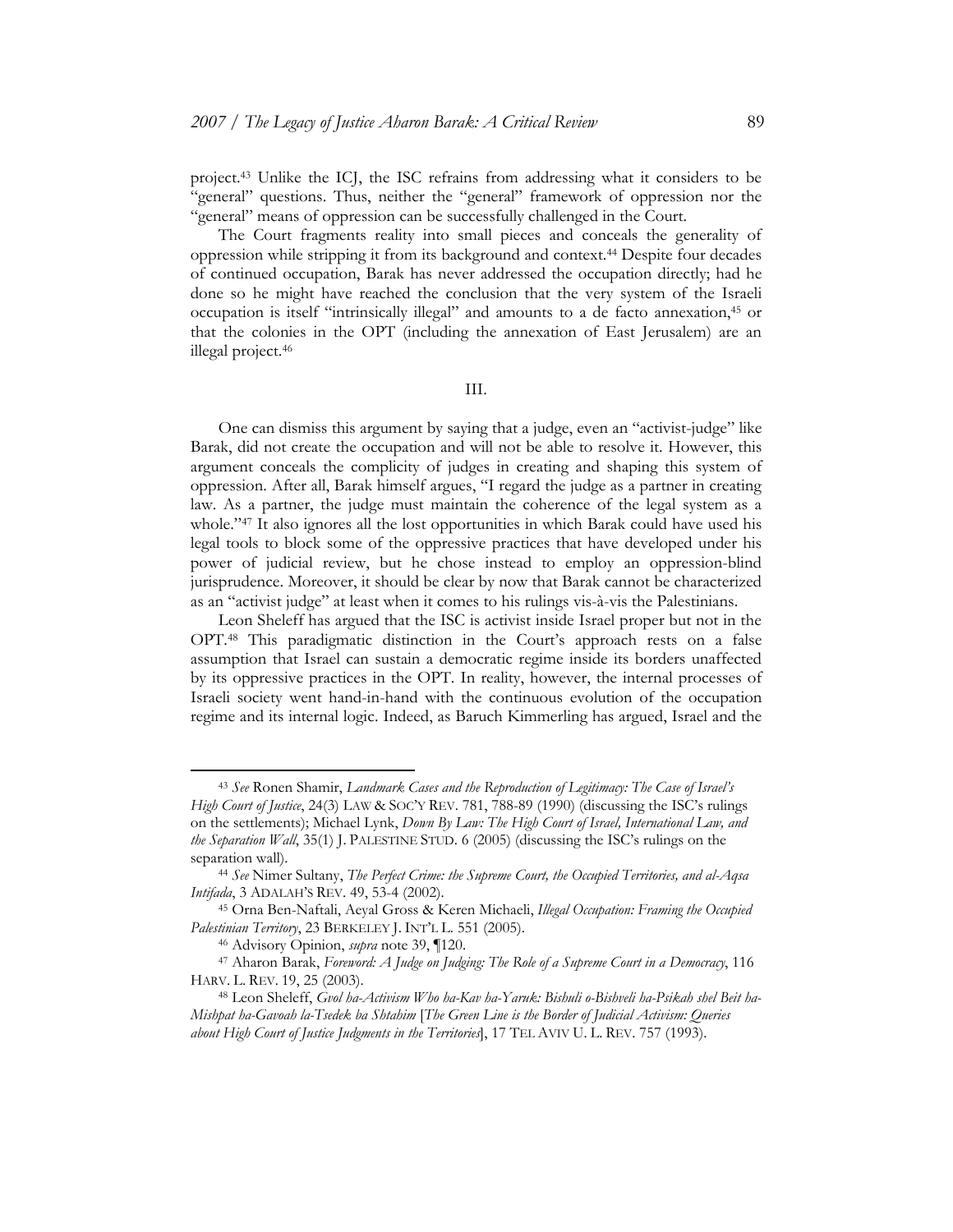OPT should be seen as one control system.49 Accordingly, Hassan Jabareen argues that "Barak cannot draw a line between himself and the Palestinians."50 In other words, Barak cannot separate himself from his Other. He cannot seriously claim that he is a democratic judge without regard of his legacy in the OPT.

 Needless to say, security in the final analysis is not a neutral notion; rather it is part and parcel of the ideology of the state as a Jewish and Zionist state. Thus, submission to security-based arguments is another demonstration of submission to state ideology.

 The complicity of Israeli judges in the occupation is also apparent in the symbolic power they exercise and the symbolic capital they possess. These are used and invested by the judges and by the state to legitimate existing power relations and conceal their oppressive nature. In this case, the "activist-judge" becomes an activist of the oppressive system. He is an essential part of it. His symbolic power and his symbolic capital are constituted by power relations. The judge, in his turn, constitutes these relations by reproducing them as legitimate. Undoubtedly, Barak and Israel were aware of his symbolic power. In this sense, Barak served as a "diplomat-judge." Israel has used Barak's rhetoric before U.N. human rights bodies and turned him into "Israel's public defender abroad."51 In July 2004 following the ISC's decision on the separation wall and before the ICJ's ruling, Prime Minister Ariel Sharon declared that, "the stature of the Israeli Supreme Court and of its president Justice Aharon Barak in the world [makes] their rulings helpful to us at The Hague. They provide a legal rejoinder."52 In a separate instance, Barak similarly defied international norms and admitted that the ISC's judicial review helps Israeli soldiers by making it harder for the International Criminal Court to try them.53 Another illustration of Barak's awareness of his role as a "diplomat-judge" is the fact that his ruling on the separation wall was delivered several days before the ICJ's ruling and immediately translated into English.

 One wonders, upon examining Barak's statements and judicial legacy, if his change-of-office from the legal advisor of the government – Attorney General – to Supreme Court justice was at all accompanied by a change-of-paradigm in his perception of his role.

<sup>49</sup> *See* Baruch Kimmerling, *Boundaries and Frontiers of the Israeli Control System: Analytical Conclusions*, *in* THE ISRAELI STATE AND SOCIETY: BOUNDARIES AND FRONTIERS (Baruch

Kimmerling ed., 1989).<br><sup>50</sup> Hassan Jabareen, *Ignoring the 'Other'*, HAARETZ (Books Supp.), June 17, 2005.<br><sup>51</sup> *Id. See also* Yehuda Ben Meir, *Ha-Shakhpats shel ha-Mdinah* [*The Bulletproof of the State*],<br>HAARETZ, Dec.

<sup>52</sup> Diana Bechur-Nir, *Sharon: Psikat Bagats Ta'zor Bihag [Sharon: High Court's Ruling Will Help at The Hague*], YNET, July 4, 2004. 53 *Noted in* Moshe Gorali, *Ha-Mishpat Hacham 'al Halashim. Shalosh Dogma'ot* [*The Law is* 

*Smart on The Weak. Three Examples*], HAARETZ, June 1, 2003.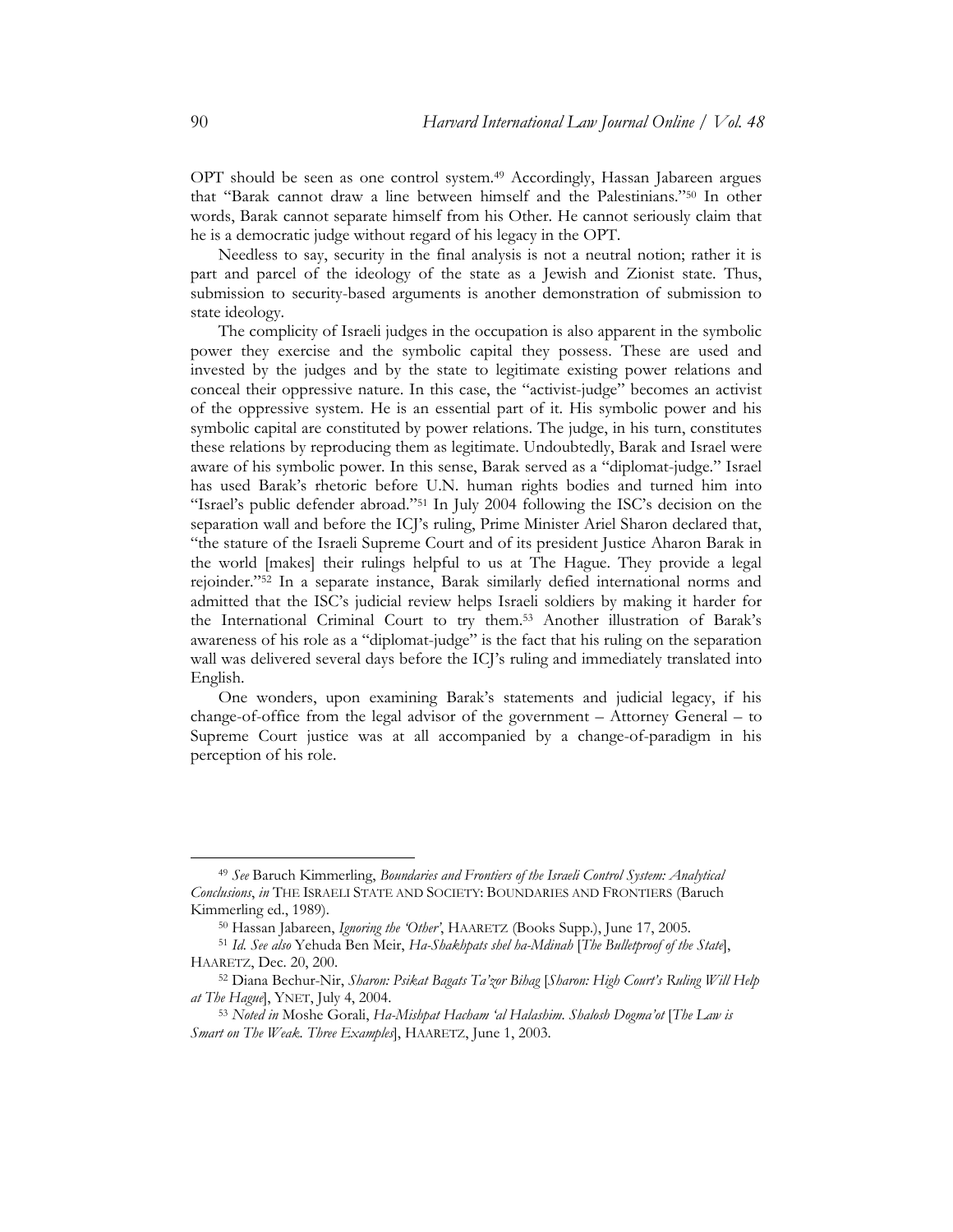## IV.

 Interestingly, Barak has justified the fact that he had never visited the OPT to see the living conditions of the Palestinians by claiming that he retains his "objectivity" this way.54 On the other hand, he has on many occasions stressed in his rulings and writings the fact that he – along with his fellow judges – does not live in an ivory tower but rather amongst his own people. Barak, so it seems, does not take into account the effect of his own situational biases on his "objectivity" and on his judicial role. He rationalizes his willful blindness concerning the conditions of his own victims into a removal of obstacles facing his refined reasoning. Elsewhere Barak has argued, "[I]t is a myth that judges always give expression to their subjective beliefs. According to my view  $-$  both normatively and descriptively  $-$  a judge gives expression not to his or her own beliefs but to the deep, underlying beliefs of society. The key concept is judicial objectivity."55 Regardless of the problematic legal and theoretical nature of this argument, Barak – a self-declared Zionist – does not contemplate the otherness of Palestinians in the eyes of the Israeli society, including the judges.56 In the "deep, underlying beliefs" of the Zionist project, the Palestinian stands as the Other.

 Barak has emphasized in his rulings the security situation that Israel faces and his identification with its security concerns. Palestinian organizations sew destruction and terror, according to his description. Thus, Israel has the right and obligation to defend its citizens. It is a "defensive democracy" reacting to attacks. This reasoning holds not only for Israel but for other democratic countries that now face the same situation.<sup>57</sup> Barak sees no difference between the prolonged Israeli occupation and the situation of Western democracies. Israel in his story is a passive victim without a political agency. The *intifada* is too easily and uncritically characterized by Barak as a form of "terrorism." No attention is paid to the period that preceded the outbreak of the *intifada*; and no attempt is made to understand the causes that led to its outbreak. In short, it is terrorism without context, violence without reason. The "balancing" that the judge invokes is between (Israeli) "security needs" and (Palestinian) "individual rights."58 The context of occupation and the right of self-determination is not allowed to enter the juridical picture. In fact, Barak and his Court have never used the word "occupation" (*kibbush* in Hebrew) in their rulings. The Court translates the English phrase "belligerent occupation" into the Hebrew *tfisah lohmatit* ("belligerent possession") leaving the word occupation out. Likewise, the phrase "occupied territories" is never used by the Court, but rather *ha-Ezur* ("the Area"). For the Court, the occupation does not exist.

<sup>54</sup> Barak's statement to this effect is reported in a conversation with former U.S. President Jimmy Carter. *See* LEVITSKY, *supra* note 33, at 290. *See also* JIMMY CARTER, PALESTINE: PEACE

NOT APARTHEID 126 (2006).<br><sup>55</sup> Barak, *supra* note 47, at 51.<br><sup>56</sup> One of Barak's former clerks stated that "deep inside" Barak perceives the Palestinians as "bitter and dangerous enemies." *Quoted in* LEVITSKY, *supra* note 33, at 290-91. 57 *See* Barak, *supra* note 47, at 148. 58 *See* Extrajudicial Executions Policy Case, *supra* note 36, ¶63.